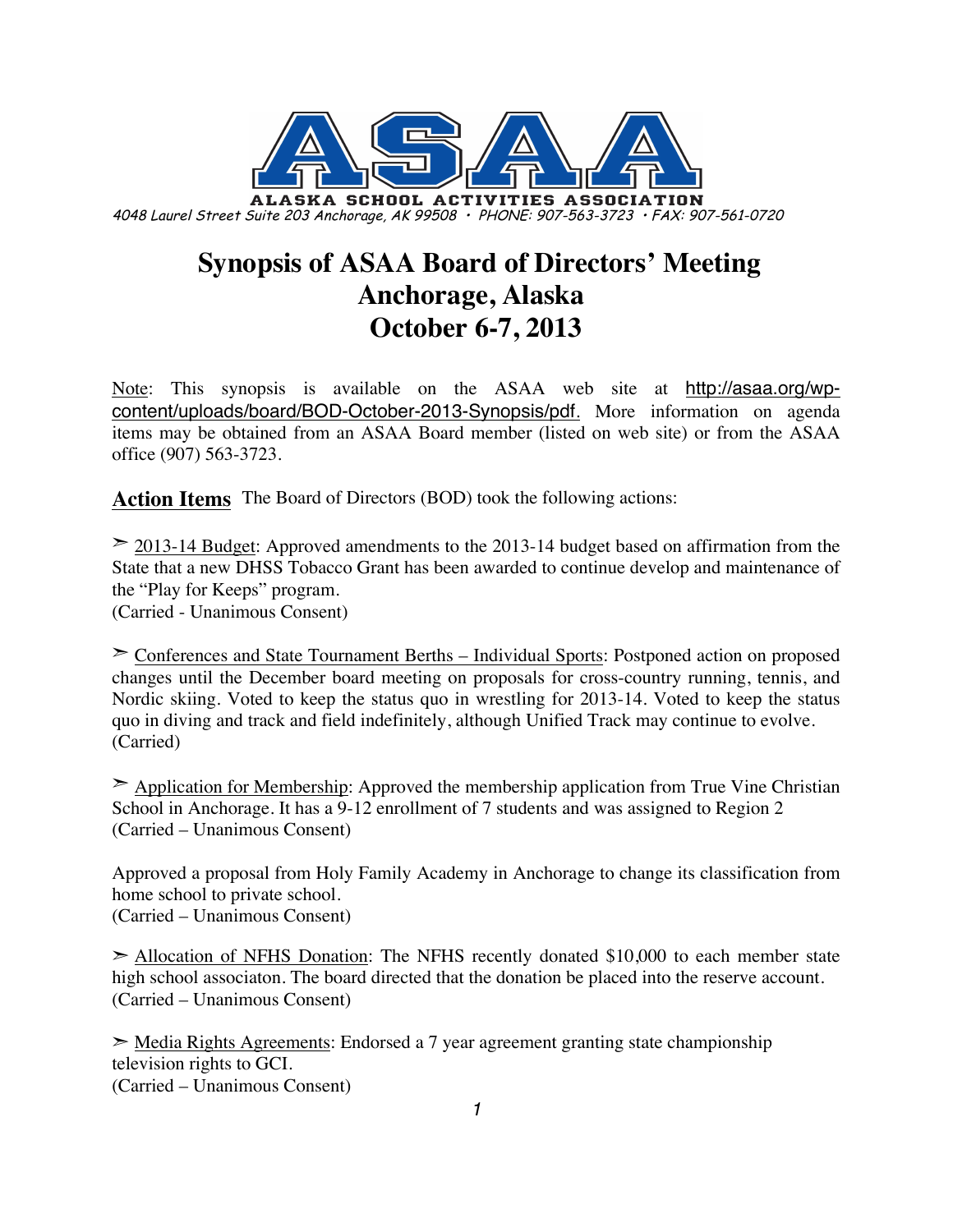Approved and supported ongoing staff negotiations with a potential state championship internet streaming rights holder.

(Carried – Unanimous Consent)

 $\geq$  Basketball Cheerleading: Approved a request to start the basketball cheerleading season on November 11 for only those schools whose basketball cheerleading squads will be cheering at the Great Alaska Shootout during the week of Thanksgiving. (Carried)

➣ Election of Vice-President: Due to the recent resignation of Mike Graham, former Region 4 representative and vice-president of the board, Region 3 representative Mike Boyd was elected vice-president.

(Carried)

➣ Sand Point School Request: Approved a request from Sand Point School to be placed in the Region 3 swimming and diving conference beginning with the current season. (Carried)

➣ State Tournament Basketball Officiating - 3 Person Crews: After considerable discussion on the availability of adequately trained officials and increased state tournament costs, adopted a Region 1 proposal to use 3 person crews for all opening day 1A games and subsequent games played at the Sullivan Arena and 2 person crews for all other 1A games.

Approved use of 3 person crews for all 2A state basketball tournament games. (Carried)

 $\geq$  4A Wrestling Season: Approved a Region 1 request to begin the 2013-14 4A wrestling season on October 30, instead of November 4, to provide more overlap with the 1A-3A wrestling season.

(Carried)

**Reports** The BOD heard the following reports:

- Board Members
- State Tournaments
- Finance Committee
- Student Government
- Officials/Coaches
- Marketing
- Play for Keeps, Win for Life
- Technology
- Sports Medicine Advisory Committee (SMAC)
- Executive Director

**Public Comments** There were no public comments.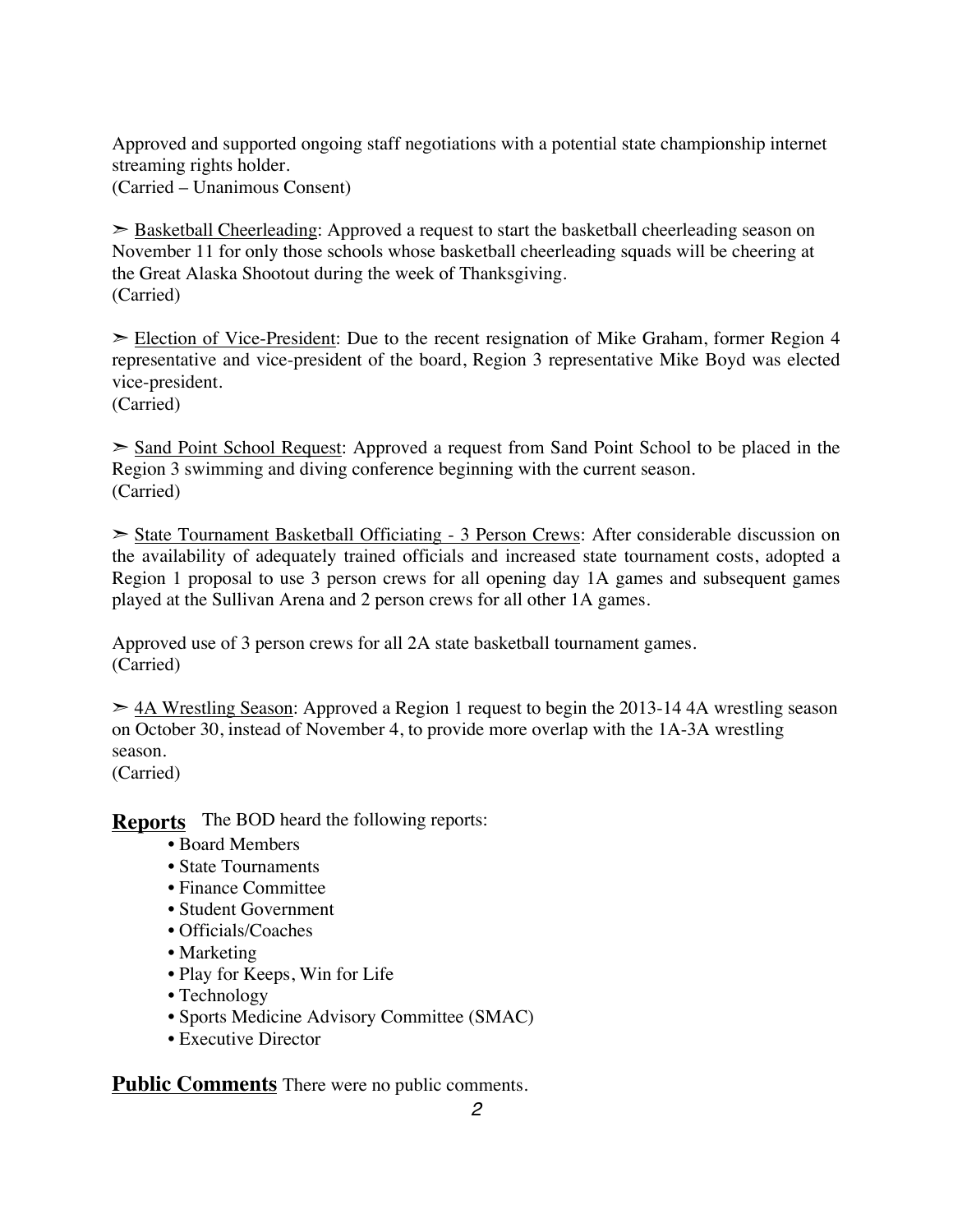**Executive Session** Discussed Executive Director succession process.

**Student Eligibility Hearing** Acting as the Appeal Board, heard an appeal of the Executive Director's denial of eligibility to a South Anchorage High School student. Upheld the ED's decision.

## **Tabled Items** None

**Discussion Items** The BOD discussed the following items:

➣ Football Proposal: Discussed a staff proposal to revise the playoff structure in Small, Medium and Large School classifications. Also, discussed a staff proposal that small school football be changed from 11-player to either 9- or 8-player. Under this scenario, it was recommended that Small Schools which choose to continue to play 11-player football, be required to opt up to the Medium School classification. Staff also proposed that cutoff number between Small and Medium classifications be increased from 326 to 350 students. Staff also proposed that the calendar dates of Large School football be weeks 4-15, and that the Medium School season be weeks 5-15, and that the Small School season be weeks 5-13. These items will receive further discussion during the December board meeting.

➣ Long Range Media Plan: Staff proposed a comprehensive 5 year media plan as envisioned in the Strategic Plan which included a report on the completed television rights agreement with GCI, details of which are confidential.

Heard a proposal from the NFHS Network which is interested in purchasing internet streaming rights to ASAA state championships.

➣ Wrestling: Heard a proposal from Region 5 to sanction girls wrestling as a separate sport. Two regions thought that there are insufficient numbers of girl wrestlers in the state to separate them from boys wrestling unless the two wrestling seasons are combined. The board directed staff to develop a proposal for discussion during the December board meeting.

 $\geq$  Softball: Heard and discussed a proposal from Region 3 to do away with the 1 ½ hour game time limit in effect during the state tournaments. The board was asked to get regional input and asked that this be revisited during the December board meeting.

 $\geq$  Student Transfers: This was originally scheduled to be a discussion on private school classification/recruiting, but it morphed into a discussion on student transfers. Some board members thought that revisions might be needed to Bylaw, Article 12, Section 9 – Transfer/Residency Rule. The Executive Director gave his perspective on the number of waiver requests he rules on each year (about 700), and the process he uses to make his decisions. It was suggested that increasing the period of ineligibility following a student transfer without a corresponding move of parent from 90 days to 180 days might be effective (current Anchorage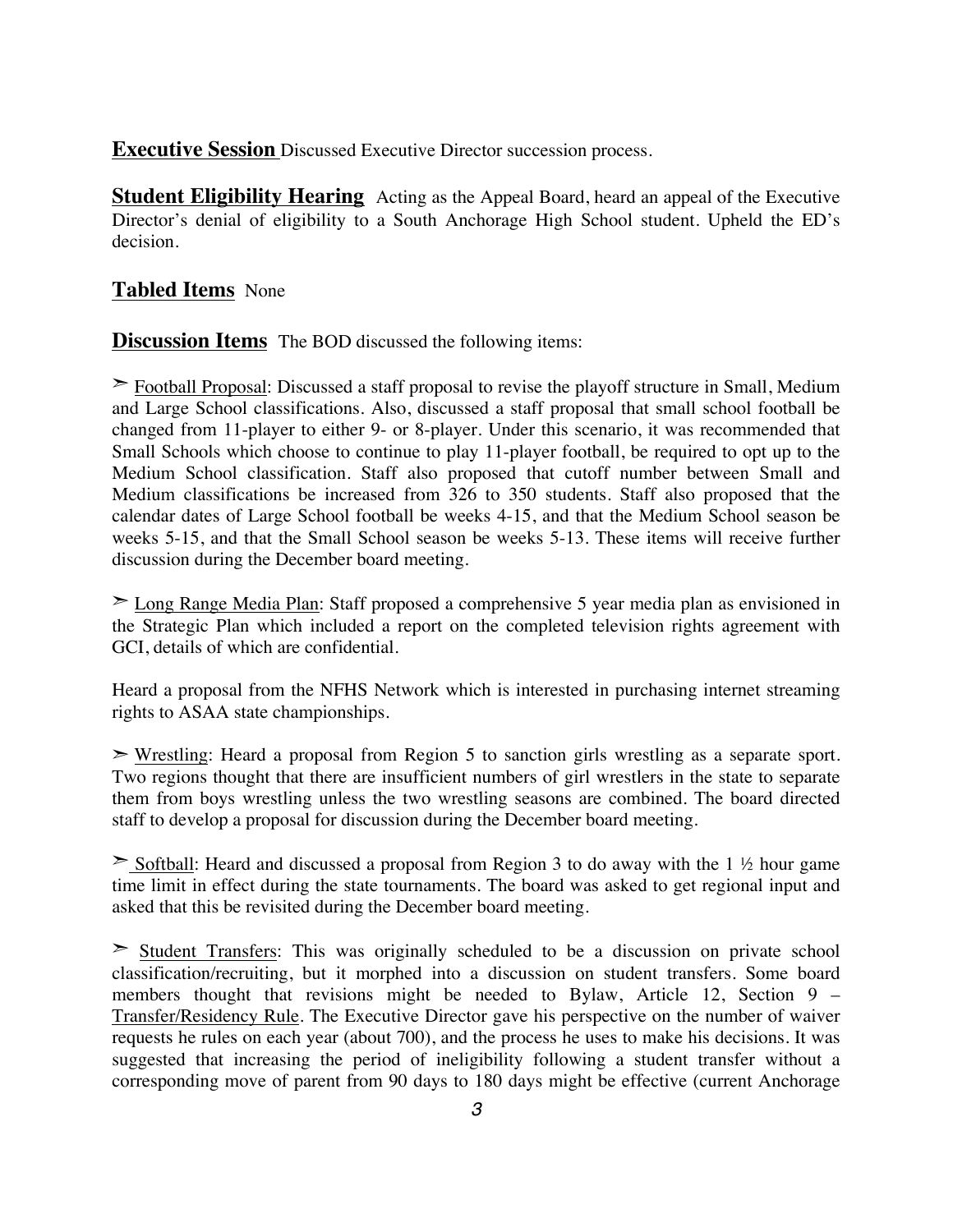School District policy). It was suggested that a transfer task force be appointed to study the situation and make recommendations to the board. Task force members will be Dr. Lance Bowie – AASA, Andrew Friske – Region 5, Dan Gallego – Region 4, Carlton Kuhns – Region 1, and staff members Rus Schreckenghost and Gary Matthews. The task force report will be the topic of a December board workshop.

 $\geq$  Basketball: Region 6 proposed that ASAA seed the 3A state basketball tournament teams using a panel comprised of regional representation – a separate panel for girls and boys teams. Board members were asked to discuss the proposal at the regional level prior to further discussion during the December board meeting.

Region 1 proposed that ASAA seed the top 4 teams (boys and girls) in the 1A state basketball tournament, possibly using a similar panel of experts. Board members were asked to discuss the proposal at the regional level prior to further discussion during the December board meeting.

➣ Unified Track and Field: Heard an update from Sarah Arts and Jim Balamaci, Special Olympics Alaska, on how Unified Sports athletes were included into the 2013 state track and field meet. They hope to expand school participation in the future. They also presented a supportive letter from the parent of a Unified track and field athlete.

They also discussed the potential for a statewide Unified 3 on 3 basketball program that would run concurrent with the high school 5 on 5 program.

 $\geq$  Calendar: Reviewed the first draft of the 2014-15 statewide calendar and 3 year projection. This includes adding an additional week to the end of the track and field season and moving the first day of practice for 4A wrestling to the previous Wednesday.

The board also discussed the possibility of recombining the 4A and 1A-2A-3A wrestling seasons. Region 4 stated its opposition to this possibility.

➣ Future State Tournament Bids: Heard that the following state tournament bids expire at the end of the 2013-14 school year – All-State Music, 4A Wresting, Nordic Skiing, Softball and Baseball. Information and a timeline for submitting bids is posted http://asaa.org/calendar/state-championship-bids/. This will be a discussion/action item during the December board meeting.

➣ Conferences and State Tournament Berths – Team Sports: ASAA reviews team sports during school years which begin with an odd number. This year's review include baseball, basketball, football, hockey, soccer, softball, 3A/4A volleyball and 2A/mixed/six volleyball. Staff recommended changes in football (covered earlier in this document) and Greatland hockey and softball.

Greatland hockey – due to a decrease in the number of schools sponsoring teams, decrease the teams in the state tournament from 4 to 2.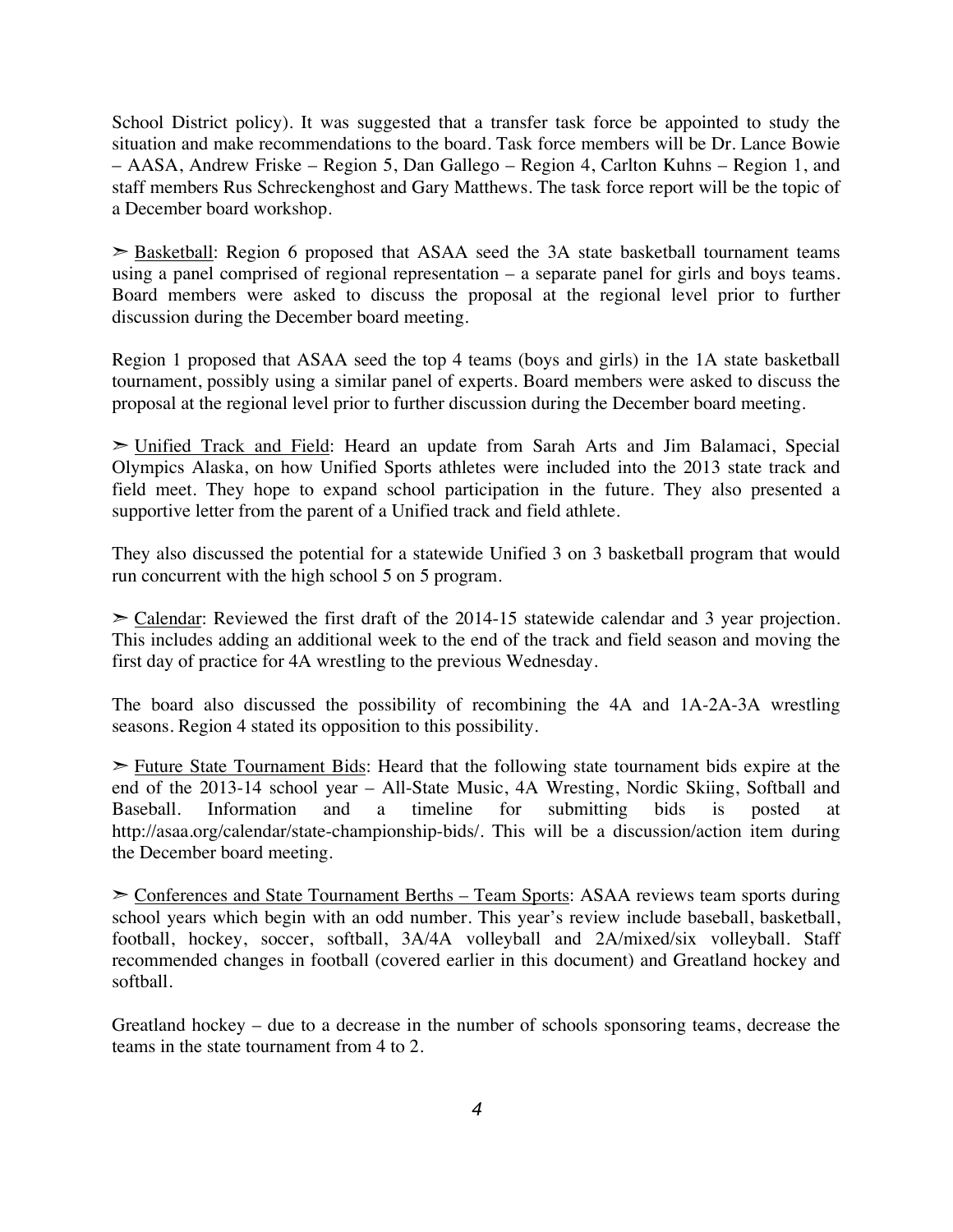Softball – due to a decrease in the number of Large School teams, decrease the teams in the state tournament from 8 to 6.

Softball - due to changes in the number of teams in the **Small School** conferences, reallocate berths from 2-2-2 to 3-2-1.

These items will receive further discussion during the December board meeting.

➣ Alternative Education Program Update: Heard a staff update on the implementation of the new eligibility rules applying to alternative education program students throughout the state under recently passed legislation.

➣ Boarding School Transfer Rule: Heard that the revisions to the transfer form and process are in place but have not been utilized to date this early in the school year.

 $\geq$  Foreign Exchange Student Hosted by a Coach: Heard that one school has utilized the amendment which permits foreign exchange students to be hosted by a member of a school's coaching staff if the school can prove that recruiting was not involved by either the coach or the school.

➣ ASAA Board Composition: Region 1 requested that the composition of the board be analyzed in light of a concern expressed by a citizen on the makeup of the board; that it lacks representation by various constituencies. This will receive further discussion during the December board meeting.

➣ Game Ejections/Suspensions: Heard a staff concern about the high number of coach/player game ejections in 2012-13 (120). Reviewed a staff proposal to increase the penalties for repetitive ejections during a season. This will receive further discussion during the December board meeting.

 $\ge$  Girls Hockey: The board revisited girls hockey since the Anchorage School District has reversed it decision to drop the sport and has instead agreed to keep its sponsorship while outsourcing direct day-to-day operation to the Scotty Gomez Foundation. There was some discussion on bolstering participation numbers by including private school students and 8<sup>th</sup> graders but the board did not address these possibilities.

 $\geq$  Mixed-Six Volleyball State Tournament: Heard some opposition to the new 9 team format because one team will be eliminated after the first day of the tournament. The board asked staff to revise the format so the first day's loser-out will have an opportunity to play again, possibly during Saturday at another venue if it can't be worked into the existing game schedule.

➣ Basketball - 3 Person Officiating Crews : Discussed a Region 1 proposal to increase the number of state tournament officials from 2 to 3 during the opening round of1A games and all 1A and 2A games played at the Sullivan Arena. There was discussion on the financial impact of making this change and whether there is a critical mass of qualified officials to make this work.